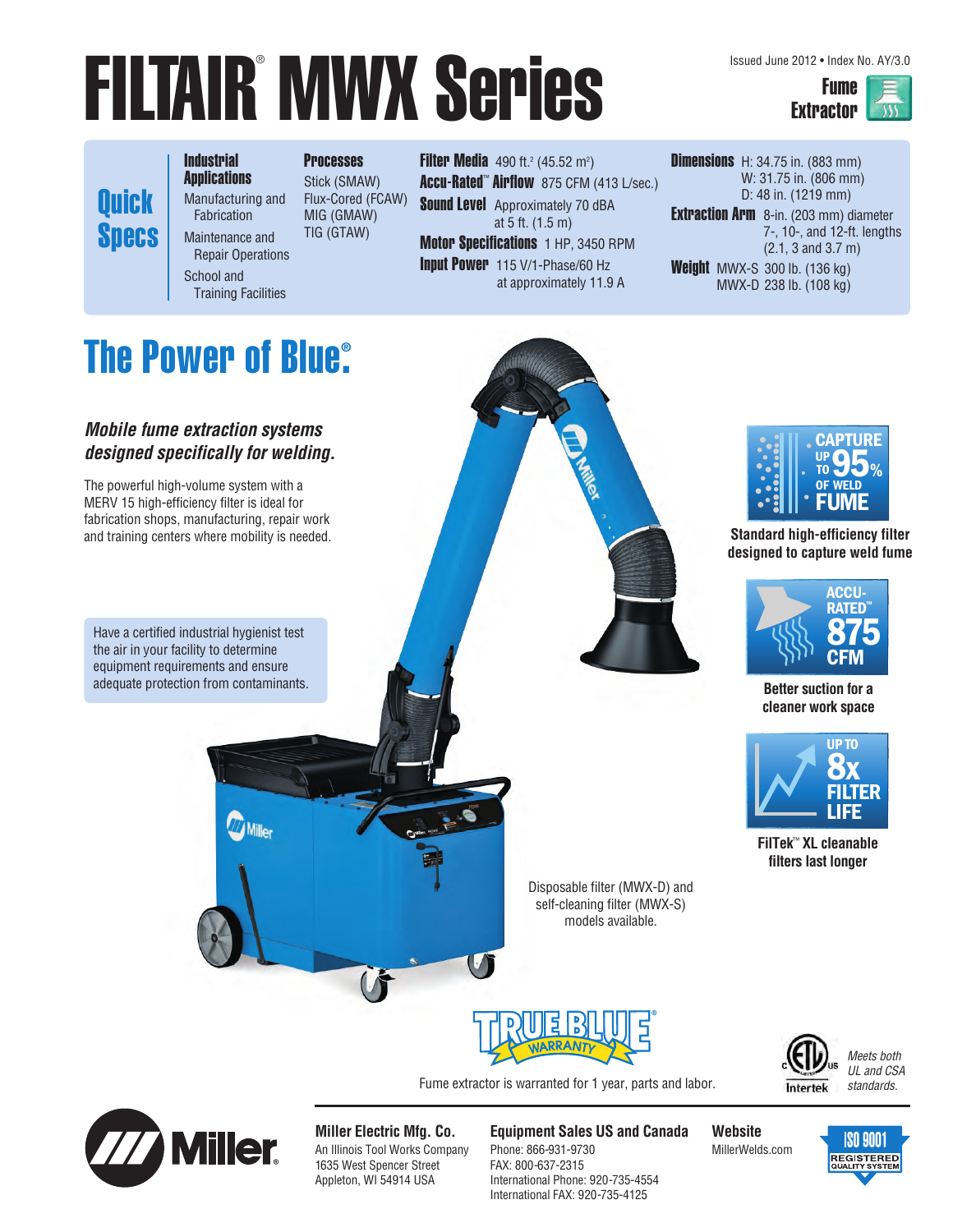## FilTek™ XL Filters

## Cleaner Air with FilTek XL Filters

#### **The FilTek XL filter's higher MERV rating means unrivaled filtering performance.**

Filters are rated on a MERV scale, which measures filter efficiency based on particle count. MERV ratings range from 1 –16, with 16 being the best at filtering small particles such as those found in weld fumes. The vast majority of weld fumes are less than one micron in diameter, or roughly 1/100th the width of a human hair.

Filters in common air filtration systems often have MERV ratings between 7 –11. FilTek XL filters are rated at class-leading MERV 15 –16 to capture up to 95 percent of weld fume particulates.

#### Filter Media Performance Summary

FilTek XL filters have the highest efficiencies and lowest pressure drops to capture better, last longer, and lower operating costs.

#### **MERV Comparison**

| <b>Applicable Weld Fume</b>                                  | Particle Size Range Efficiency % <sup>2</sup> |                |                   |  |
|--------------------------------------------------------------|-----------------------------------------------|----------------|-------------------|--|
| <b>MERV Rating Categories<sup>1</sup></b>                    | $0.3$ to 1 $\mu$ m                            | 1 to $3 \mu m$ | $3$ to 10 $\mu$ m |  |
| 10                                                           | <b>Not Rated</b>                              | $50 - 65%$     | 85%               |  |
| 11                                                           | <b>Not Rated</b>                              | $65 - 80%$     | 85%               |  |
| 12                                                           | <b>Not Rated</b>                              | $80 - 90\%$    | 85%               |  |
| 13                                                           | < 75%                                         | 90%            | 90%               |  |
| 14                                                           | $75 - 85%$                                    | 90%            | 90%               |  |
| Miller <sup>®</sup> FilTek XL<br>15                          | $85 - 95%$                                    | 90%            | 90%               |  |
| Miller <sup>®</sup> FilTek XL<br>16                          | 95%                                           | 90%            | 90%               |  |
| <b>Percentage of Weld Fume</b><br>Particle Size <sup>3</sup> | $75 - 95%$                                    | 15%            | 10%               |  |

<sup>1</sup> American Society of Heating, Refrigeration and Air Conditioning Engineers (ASHRAE) 52.2 <sup>2</sup> National Air Filtration Association (NAFA) Guide

3 Jenkins, Pierce, Edgar, Particle Size Distribution of GMAW and FCAW

| <b>Filter Media Type</b>   | <b>Weld Fume Capture Efficiency</b> | <b>Pressure Drop</b> | <b>Relative Cost</b> |
|----------------------------|-------------------------------------|----------------------|----------------------|
| Cellulose                  | <b>Very Low</b>                     | Low                  | S                    |
| <b>Cellulose Blend</b>     | Low                                 | Moderate             | S.                   |
| Spunbond Polyester         | Moderate/high                       | High                 | \$\$\$               |
| <b>Meltblown Composite</b> | High                                | High                 | \$\$                 |
| <b>Miller FilTek XL</b>    | <b>High</b>                         | Low                  | \$\$                 |

**FilTek XL filters provide high efficiencies and low operating pressure to out-filter, outperform, and outlast all the rest.**

### Not Just Filters — FilTek XL Filters

The FilTek XL filter media design results in extended filter life, higher efficiency and stronger suction, resulting in a cleaner work space and improved weld fume capture. Filter media from FilTek XL high-volume filters are made up of a durable substrate with an engineered fiber designed to capture even the smallest of weld fume particles, while<br>maintaining the highest level of efficiency.





Clean FilTek XL media **Surface loaded FilTek XL media (substrate still clean)** Surface loaded FilTek XL media (substrate still clean)

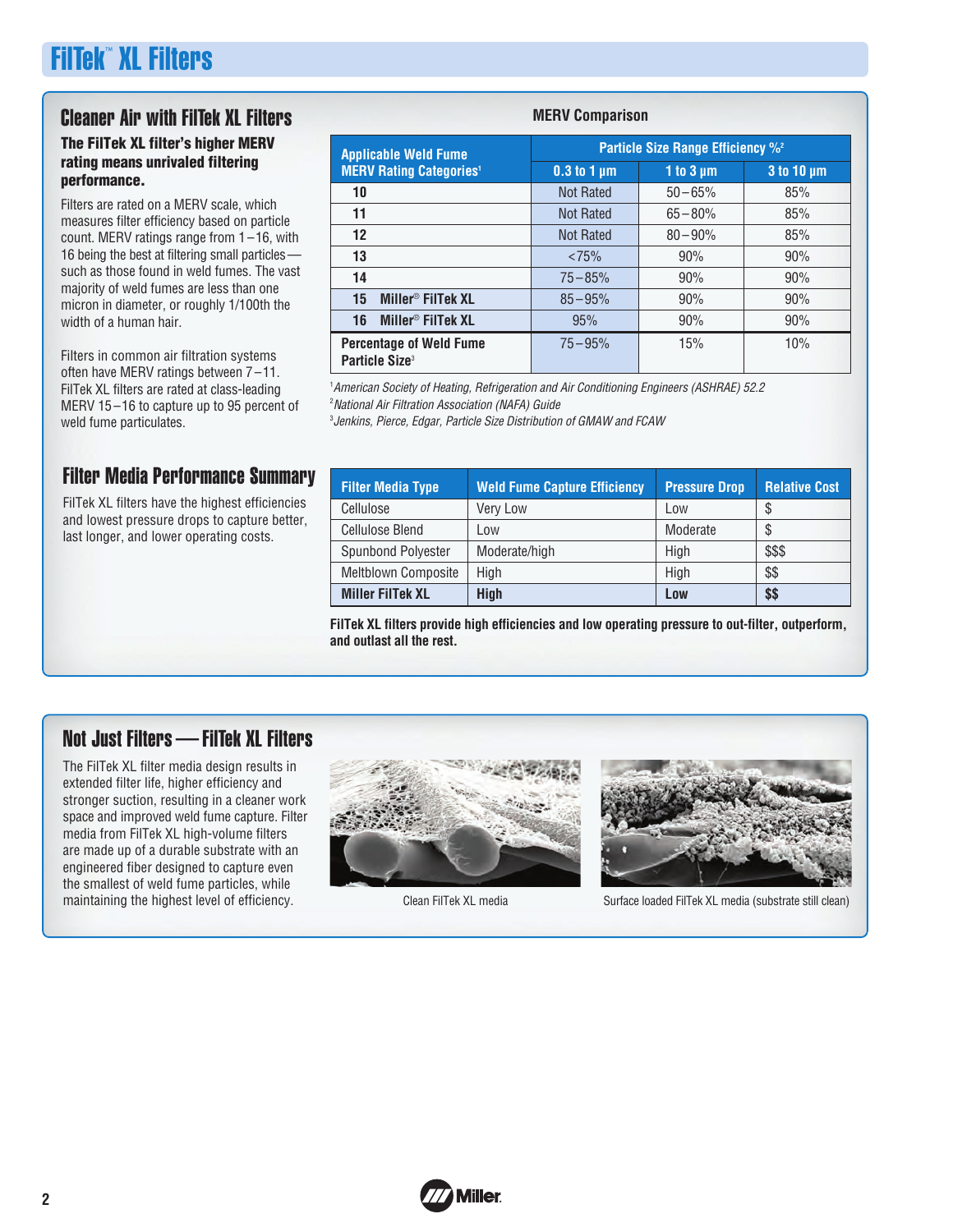## The FILTAIR® Advantage

#### Accu-Rated™ Performance Summary

- The MWX design and ratings are specific to weld fume capture.
- While most extractors have CFM rated at the blower, the Miller® MWX is rated at 875 CFM at the capture hood which is where suction is needed to capture weld fume.
- The MWX is designed to exceed the ACGIH recommended weld fume transport velocity of 2000 feet per minute.

**This results in the MWX having stronger suction power for a cleaner work space.**

**Easy-to-operate extraction arm**

with external adjustments so air can pass through with less airflow resistance, giving you stronger CFM (airflow). It offers reliable and accurate positioning across the full range of motion of the arm, as well as easy adjustment and maintenance to ensure long-lasting operation. Pre-assembled extraction arms are available in 7-, 10- and 12-foot lengths.

**NEW! Preassembled arms** for fast, easy setup.

**Built-in tool tray** provides workers with a convenient area to place their tools without them rolling off of the unit.

**Exclusive hinged filter hatch** features a convenient locking mechanism for easy access to the filter and tool-free replacement.

**Metal cabinet design** ensures long-lasting durability in a manufacturing environment.

#### **Large rear wheels**

allow for easy movement over weld cables and from<br>one work cell to another.

**Particulate disposal bin (MWX-S only)** provides easy and convenient access to empty out collected particulate. Handle releases drawer allowing it to slide out.

**Convenient air connection (MWX-S only)** for dry compressed air supply. Note: Compressed air required to operate cleaning mechanism.

**Durable bellmouth-shaped hood** features a convenient 360 degree rotation for unlimited positioning. One of the largest in the industry, FILTAIR's extraction hood captures weld fumes at a greater distance from the source than other hood designs. This also means less hood adjustments for longer welds.

**Power switch** is conveniently located for easy on/off access.



**Filter pressure gauge** with easy-to-read color code indicates when pressure drop increases and cartridge filter needs to be replaced (MWX-D) or cleaned (MWX-S).

**Lockable swivel casters** allow users to keep fume extraction system stationary during movement of the arm.

**Self-cleaning mechanism (MWX-S only)**  is easy to use. Just push button on control panel to activate the pulse cleaning cycle that cleans the filter from the inside out. Weld fume particulate is removed from the filter and safely deposited in the particulate disposal drawer.

**115 VAC, 20-foot (6 m) power cord** enables welders to freely move fume extractor.